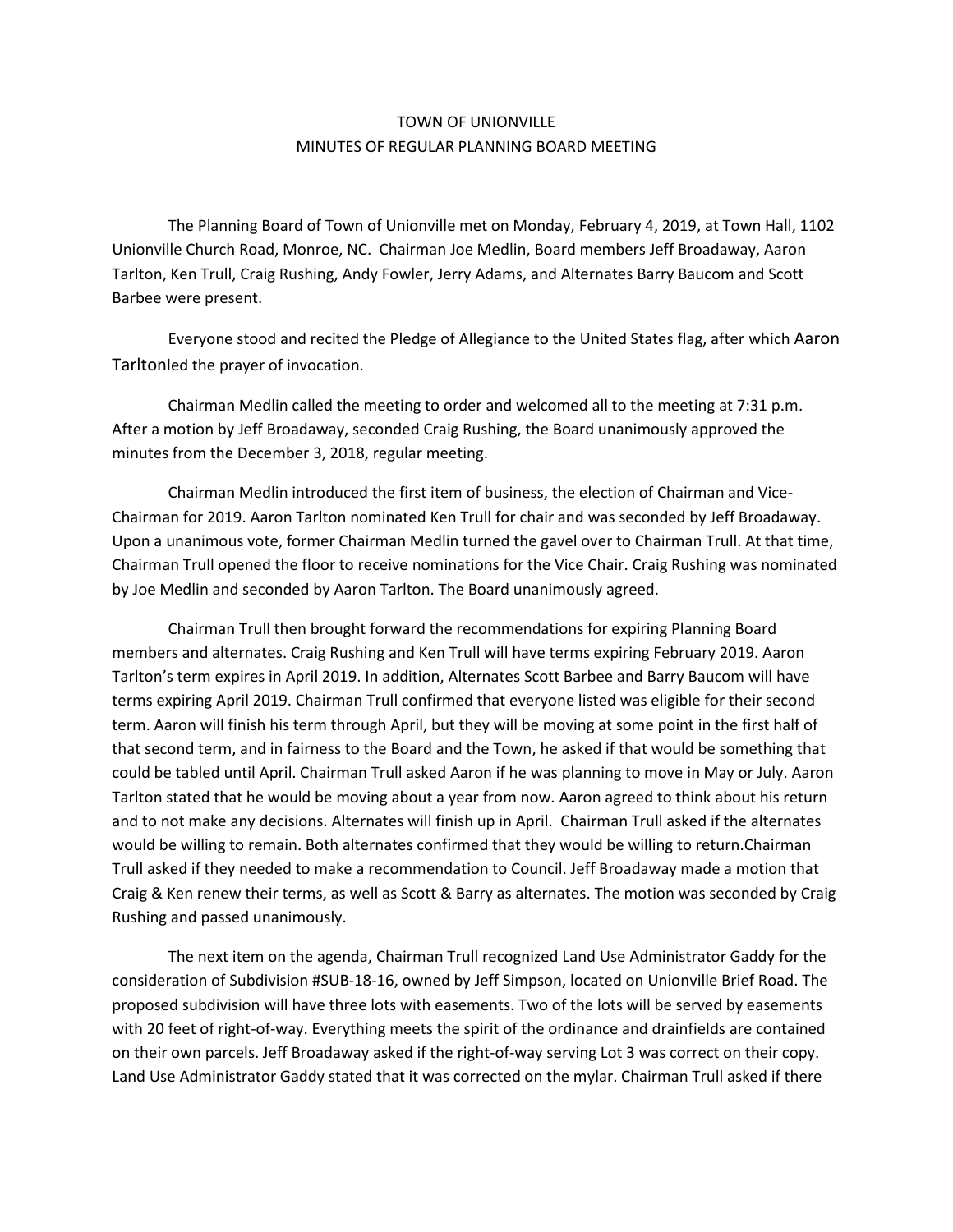were any other questions. There being none, Joe Medlin made a motion to approve and Craig Rushing seconded the motion. It passed unanimously.

In other business, Chairman Trull recognized Council in attendance to speak. Mayor Baucom addressed the Board. He wanted to inform the Planning Board about some things that have happened over the past three weeks. Rose Williams, Legal Counsel with NC League of Municipalities, has reached out to the Town. Her job is to defend municipalities when there is action brought by lobbyists in Raleigh. She was in a committee meeting with lobbyists in Raleigh when two lobbyists began to work on a bill to circumvent the sewer easement put into place by the Town. Mayor Baucom stated that Mrs. Williams advised the committee that she had not spoken with Unionville. She requested time to speak with the municipality to see what could be worked out on the local level. Representative Dean Arp met with all the Council members and Mayor Baucom throughout the past week. Representative Arp does not want to get involved, but the big issue this term will be imminent domain. Mayor Baucom advised the Board of several county and municipal examples where they found to have reached outside of their bounds and were not received well by the legislature.In each case, the municipality had been ruled against. Both Arp and Williams have advised the Town to work it out on a local level, rather than being lumped with the other municipalities. Representative Arp advised that it would be a strong possibility that the Town would be overruled in legislation at the state if the Town did not act. Gene Price stated that the Town would stand to lose a lot more than just that one issue if we don't change it.

Chairman Trull advised the Board that Council did vote based on the Planning Board's recommendation for the text amendment at the last Council meeting. Jeff Broadaway stated that clearly something has happened between then and now,since someone chose to get Raleigh involved. He stated that he felt that amendment had been twisted from its initial intent and turned into a money thing. He stated that his concern is that it is the Planning Board's charge to consider the future of the town, and Council is to worry about the current situation. His fear is that folks are worried about this taking a hit on property values, rather than seeing it for the benefit in the community. He stated that we should be explaining to people that they might buy a lot where their neighbor could potentially dig up their yard to repair a drainfield, in order to support the spirit of the amendment. He feels that this is a money issue and there are a few in the community who are afraid that their property values will be hurt. He went on to state that he would respect Council's decision, but hoped Council understands the spirit of the ordinance. Broadaway went on to state that he had some concerns that if Council would reverse an ordinance everytime that something like this happens, and someone runs to Raleigh, what wouldbe the purpose of the Planning Board?

Mayor Baucom advised the Board that it was not his intent to criticize, but to inform the Board of the feedback they have received. Joe Medlin asked Mayor Baucom about what the exposure would be. Mayor Baucom stated that the fear is that they could ultimately write a bill that would take away some of the Town's rights, like franchise rights. Aaron Tarlton stated that it was evident that some people are really upset for this to have happened so quickly. Mayor Baucom confirmed that this is something he hears about regularly. Craig Rushing stated that the amendment was not a knee-jerk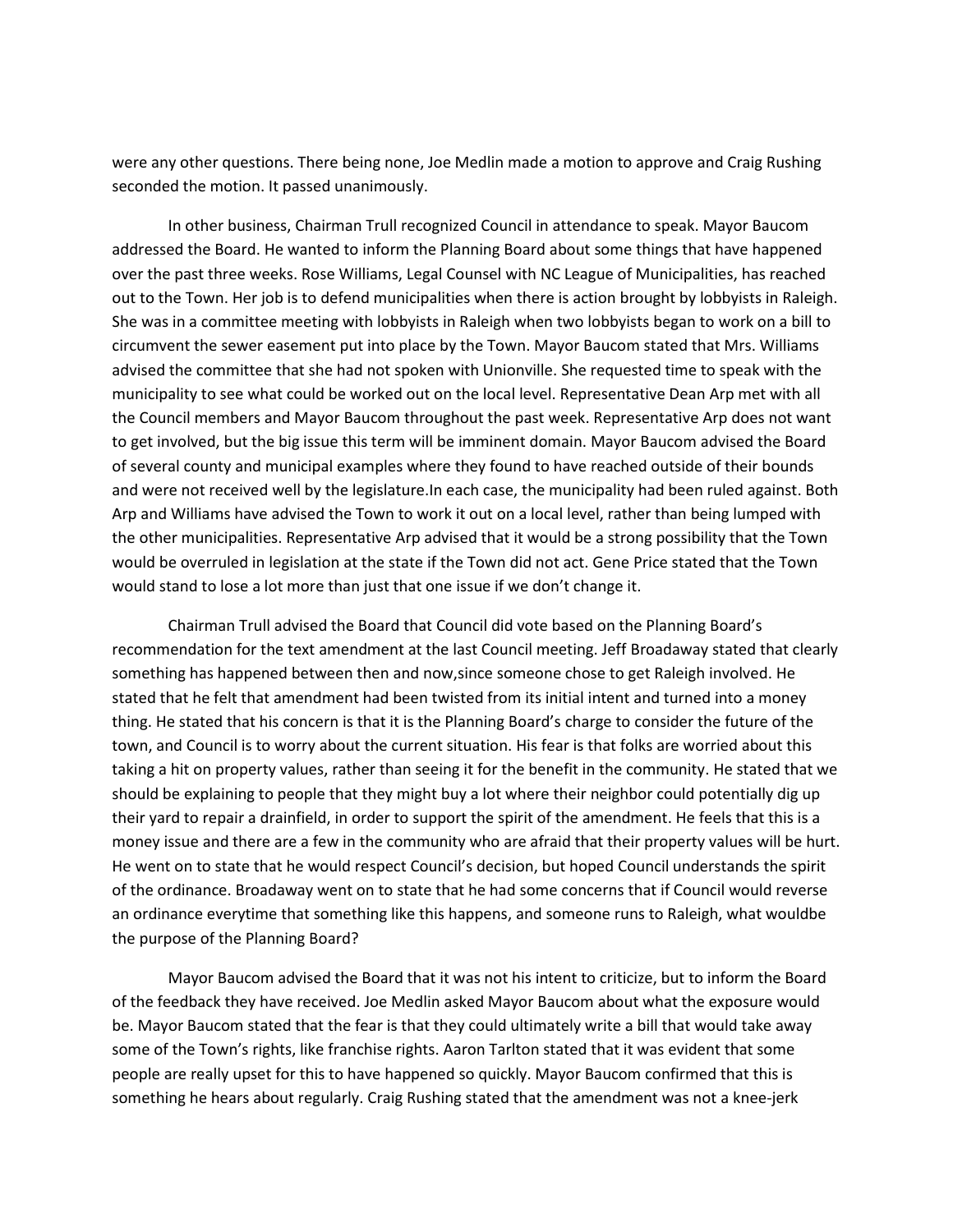decision by the Board; it would be fair and better for the community. It is like we said, if there was a lot with a repair field on it, is it fair to that person, and we didn't feel like it was. That's what we were getting at. We did what we thought was best for the community in the future.Aaron Tarlton asked what Mrs. Williams recommended. Mayor Baucom stated that she recommended the town settle things before it got to Raleigh. Alternate Scott Barbee spoke out in support of the amendment and encouraged the Board and Council to stick with the amendment. Jeff Broadaway asked what Council's position was at that point. Chairman Trull stated that it would likely be discussed at their next meeting. Mayor Baucom clarified that he was informing the Board of the recent conversations. Chairman Trull asked if the Council was looking for the Board to rescind or revise the amendment. Land Use Administrator Gaddy advised that she did not know what the procedure would be to rescind, as she is waiting on the advice of the attorney.

Jeff Broadaway stated that the Board is looking towards the future and trying to do what is best for the entire community, not just a portion of the town. Gene Price advised the Board that they must choose their battles. After conversations with Representative Arp, he understands that if the Town does not reverse this, it will be reversed for the Town. Many people have already come up with workarounds, like ball and chain lots, just to get around the legislation. Mrs. Williams has advised the Council that the biggest lobbyist group in Raleigh is the Homebuilders Association. They are against this amendment and we risk losing more than we have to gain by keeping the amendment in place. We could lose our right to be Unionville and make decisions in the best interest of the community.

Craig Rushing stated that he was concerned that this decision would set a tone for the next person who did not like an amendment. He felt like reversing the amendment negated the actions of the Planning Board. He asked what Representative Arp's position was on the matter. Mayor Baucom stated that Representative Arp was clear that he did not want to get involved, but he had a good idea of how it would play out if this matter made it to Raleigh. Joe Medlin stated that it sounded as if the Town was at the mercy of the builders and we would have to do what they tell us to do. Aaron Tarlton noted that there were still ways around the legislation, so did it really even matter. Land Use Administrator Gaddy stated that the "ball and chain" workaround may not always be an option. This was a larger parcel and was an option for this particular homeowner. Craig Rushing stated that this is a decision that Council will make from here on out. It does not matter what the Board thinks. Mayor Baucom stated that he respected the Board and wanted to keep the Board informed of what was going on with the amendment. Chairman Trull stated that it was Council's job to agree or disagree. Mayor Baucom stated that he was not before the Board to be critical and respected the Board for all that they do for the Town. Andy Fowler asked that if the amendment is reversed, could the Town be sued for someone's drain field being an issue? Mayor Baucom stated that the county is in charge of that regulation, so it would be a county issue. He advised the Board that Representative Arp and Mrs. Williams gave Council a threeweek deadline to act. Chairman Trull asked for any additional questions. Jeff Broadaway stated that he would just ask the representatives to do their job and make sure nothing goes into state law. Protect everybody and look ahead. Personally, in Raleigh, there are 50-60 senators and 100 legislatures; just because it's talked about, doesn't mean it will happen in Raleigh.